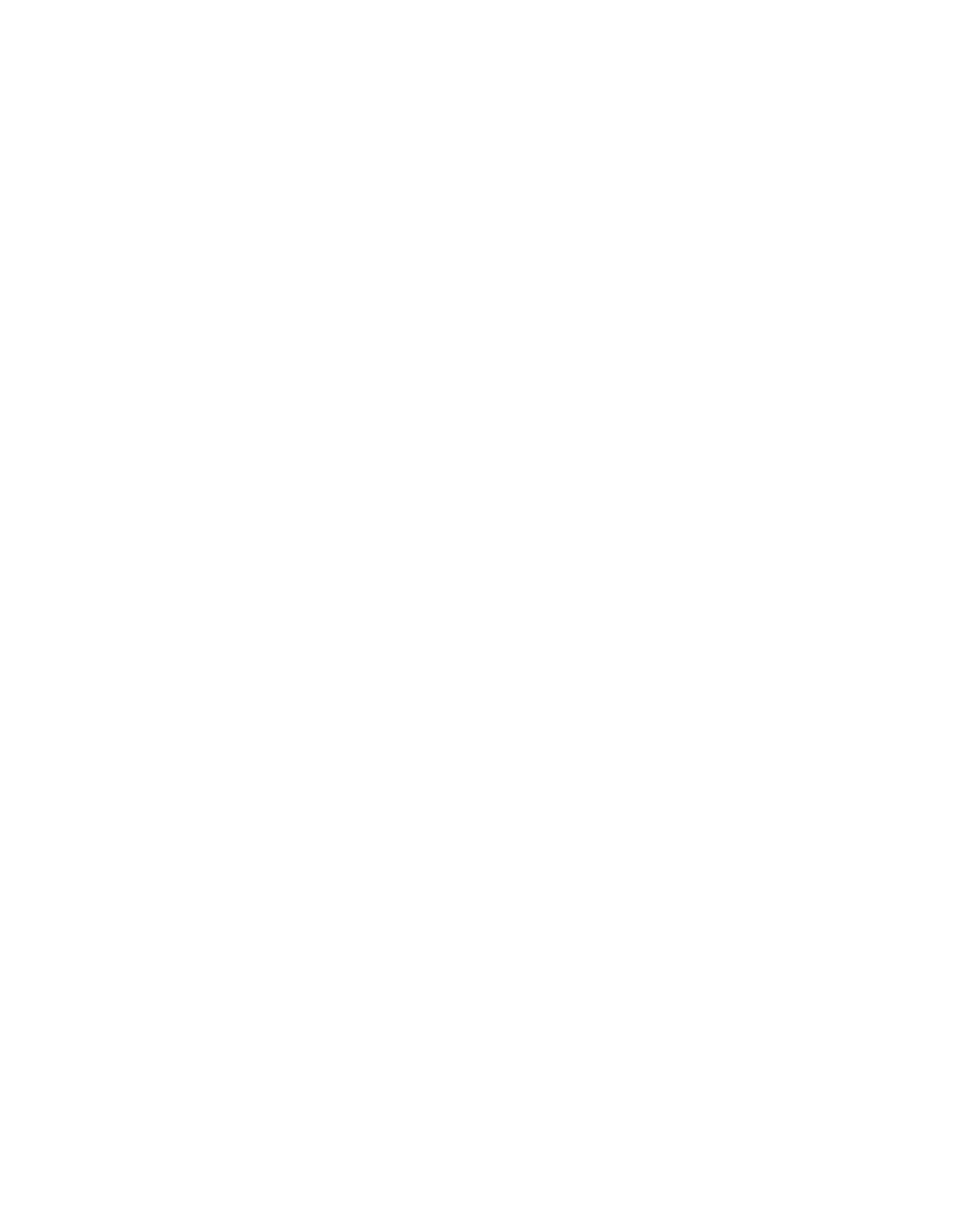# **ALABAMA DEPARTMENT OF ENVIRONMENTAL MANAGEMENT**

## **WATER DIVISION – OPERATOR CERTIFICATION PROGRAM**

#### **DIVISION 335-10**

## **TABLE OF CONTENTS**

**Chapter 335-10-1** 

**Classification of Water and Wastewater Treatment Plants, Water Distribution Systems and Public Wastewater Collection System; Certification of Operators Page No.**

| 335-10-1-.11 Certification Expiration and Renewal 1-14  |  |
|---------------------------------------------------------|--|
|                                                         |  |
|                                                         |  |
| 335-10-1-.14 Certification Required for Operation  1-16 |  |
|                                                         |  |
|                                                         |  |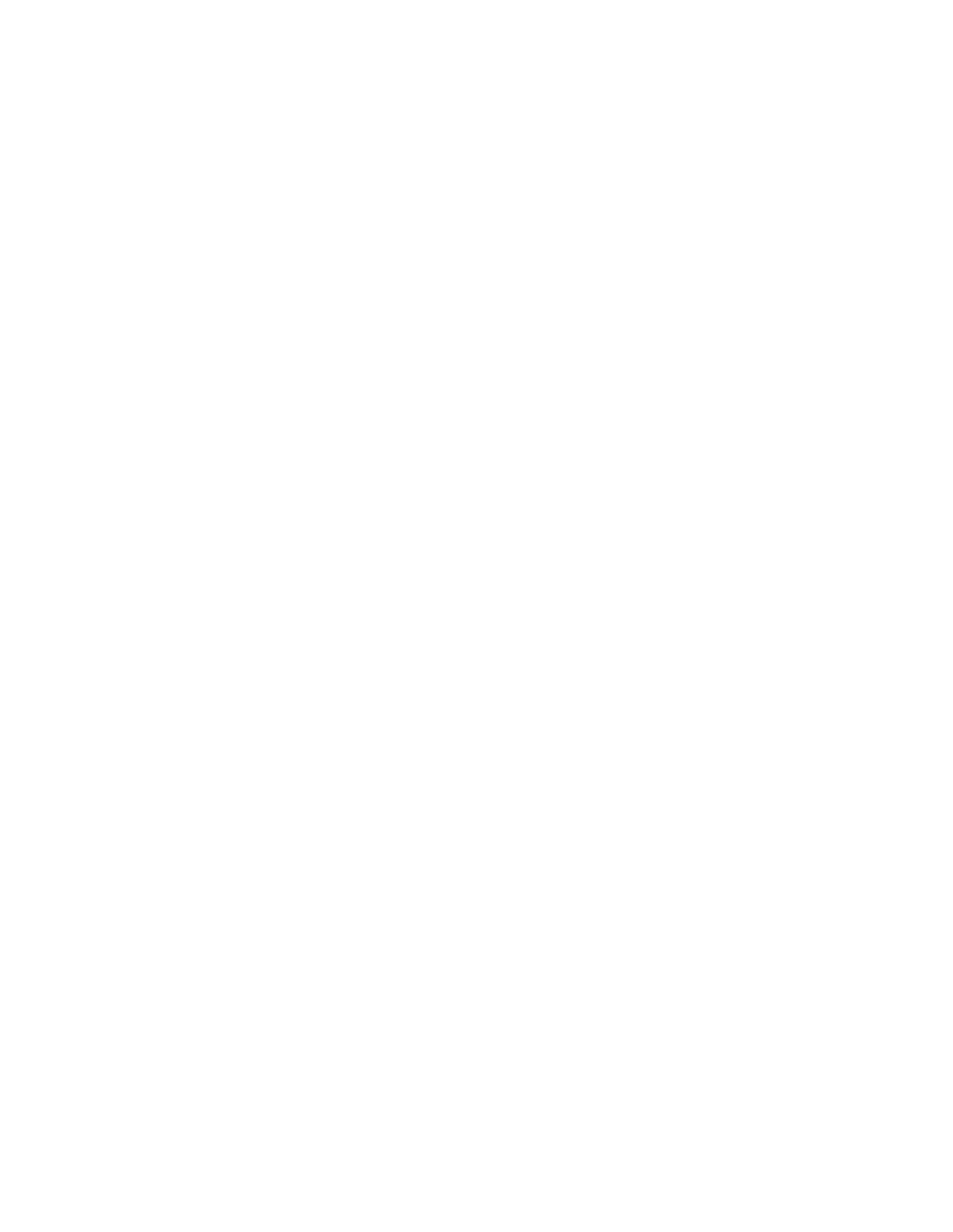#### **ALABAMA DEPARTMENT OF ENVIRONMENTAL MANAGEMENT WATER DIVISION – OPERATOR CERTIFICATION PROGRAM**

## **CHAPTER 335-10-1 CLASSIFICATION OF WATER AND WASTEWATER TREATMENT PLANTS, WATER DISTRIBUTION SYSTEMS, AND PUBLIC WASTEWATER COLLECTION SYSTEM; CERTIFICATION OF OPERATORS**

#### **TABLE OF CONTENTS**

| 335-10-1-.01 | <b>Purpose</b>                              |
|--------------|---------------------------------------------|
| 335-10-1-.02 | <b>Definitions</b>                          |
| 335-10-1-.03 | <b>Classification of Systems</b>            |
| 335-10-1-.04 | <b>Staffing Requirements</b>                |
| 335-10-1-.05 | <b>Reciprocal Certificates</b>              |
| 335-10-1-.06 | <b>Certification by Examination</b>         |
| 335-10-1-.07 | <b>Examinations</b>                         |
| 335-10-1-.08 | <b>Qualification for Certification</b>      |
| 335-10-1-.09 | Re-examination                              |
| 335-10-1-.10 | <b>Continuing Education</b>                 |
| 335-10-1-.11 | <b>Certification Expiration and Renewal</b> |
| 335-10-1-.12 | <b>Revocation of Certification</b>          |
| 335-10-1-.13 | <b>Violations</b>                           |
| 335-10-1-.14 | <b>Certification Required for Operation</b> |
| 335-10-1-.15 | <b>Process Control Decisions</b>            |
|              |                                             |

**335-10-1-.01 Purpose.** The purpose of this Chapter is to protect the public health and welfare and prevent pollution by classifying all water and wastewater treatment plants, water distribution systems, and public wastewater collection systems, and by establishing a program for the certification of the competency of operators to operate such plants and systems. The provisions of this Chapter shall not be applicable to the owner or operator of a water treatment plant, water distribution system, wastewater treatment plant or public wastewater collection system that does not offer service to the public generally.

**Author:** Joe Alan Power, Aubrey White.

**Statutory Authority:** Code of Alabama 1975, §§ 22-22A-5, 22-22A-6, 22-22A-8, 22-25-11, 22-25-13, 22-25-14.

**History:** September 18, 1986.

**Amended:** May 25, 1994; effective July 1, 1994; November 25, 2004; April 3, 2007.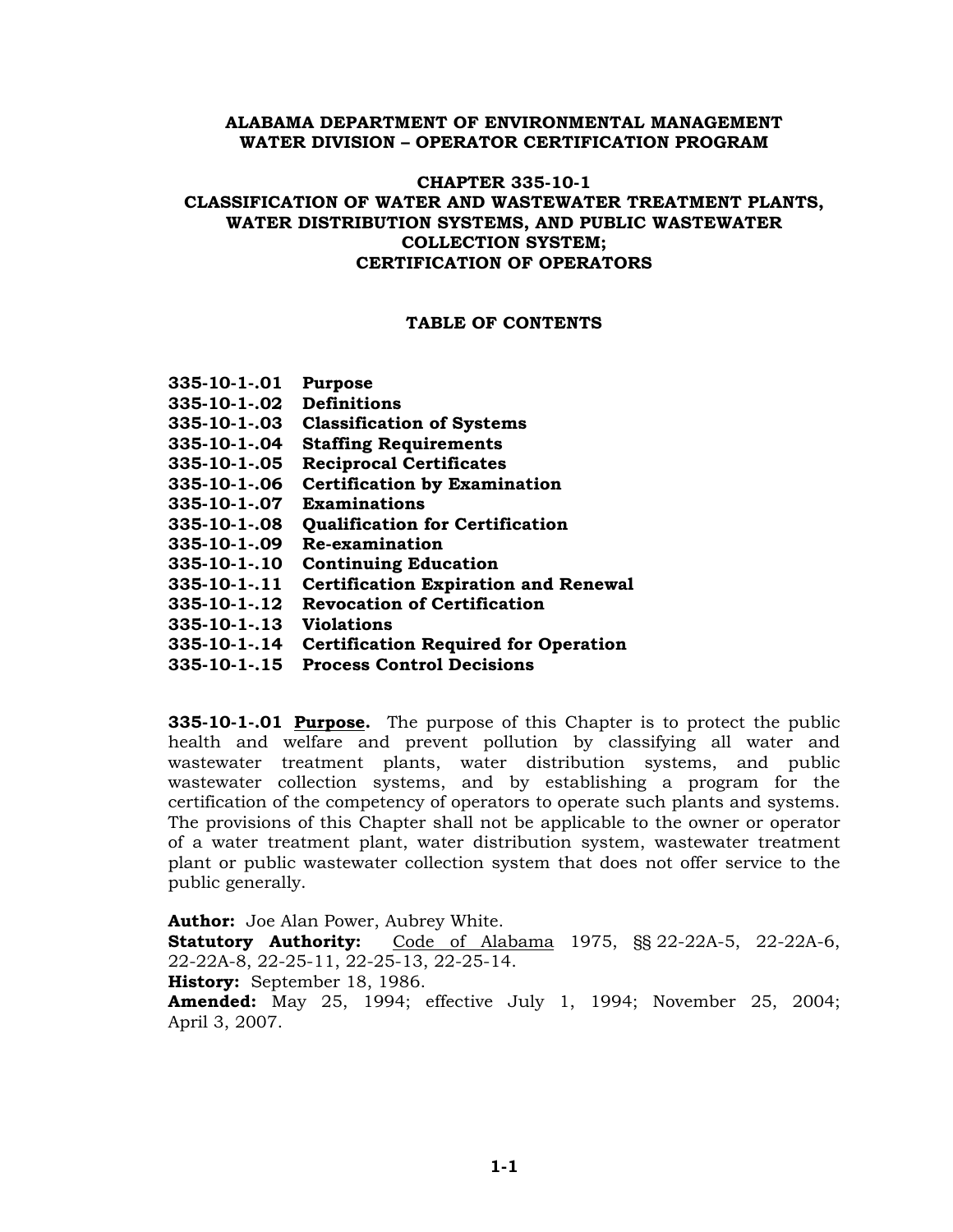**335-10-1-.02 Definitions.** For the purposes of this Chapter, the following words and phrases, unless a different meaning is plainly required by the context, shall have the following meanings:

 (a) "activated sludge process plant" means a wastewater treatment plant employing a biological wastewater treatment process in which a mixture of wastewater and a coagulum or gel composed of bacteria and other microorganisms is agitated and aerated in the presence of a sufficient concentration of dissolved oxygen so that the gel can sorb dissolved and finely divided organic particles from the wastewater. The gel or sludge is subsequently separated by sedimentation and is wasted or returned to the aeration process as required. Activated sludge consists of, but is not limited to, the following:

- 1. Conventional activated sludge;
- 2. Extended aeration;
- 3. Complete-mix aerated lagoon; and
- 4. Contact stabilization.

 (b) "advanced groundwater treatment plant" means a water treatment plant employing any treatment of greater technical sophistication than aeration, disinfection, corrosion control, pressure filtration and fluoridation for the treatment of water from a well or spring.

 (c) "basic groundwater treatment plant" means a water treatment plant employing treatment for corrosion control, disinfection, pressure filtration, slow sand filtration and/or fluoridation for treatment of water from a well or spring.

 (d) "surface water treatment plant" means a water treatment plant designed and operated for the treatment of surface water supplies. This definition also includes treatment plants which have groundwater under the influence of surface water as the source.

 (e) "certification" means the certificate of competency issued by the Director stating that the operator has met the requirements for the specified operator classification of the certification program.

 (f) "Department" means the Alabama Department of Environmental Management established by Code of Alabama 1975, § 22-22A-4.

 (g) "Director" means the Director of the Alabama Department of Environmental Management, appointed pursuant to Code of Alabama 1975, § 22-22A-4.

 (h) "operator" means the person on duty who has direct responsibility for the operation of a water treatment plant, water distribution system, public wastewater collection system or wastewater treatment plant. A person shall be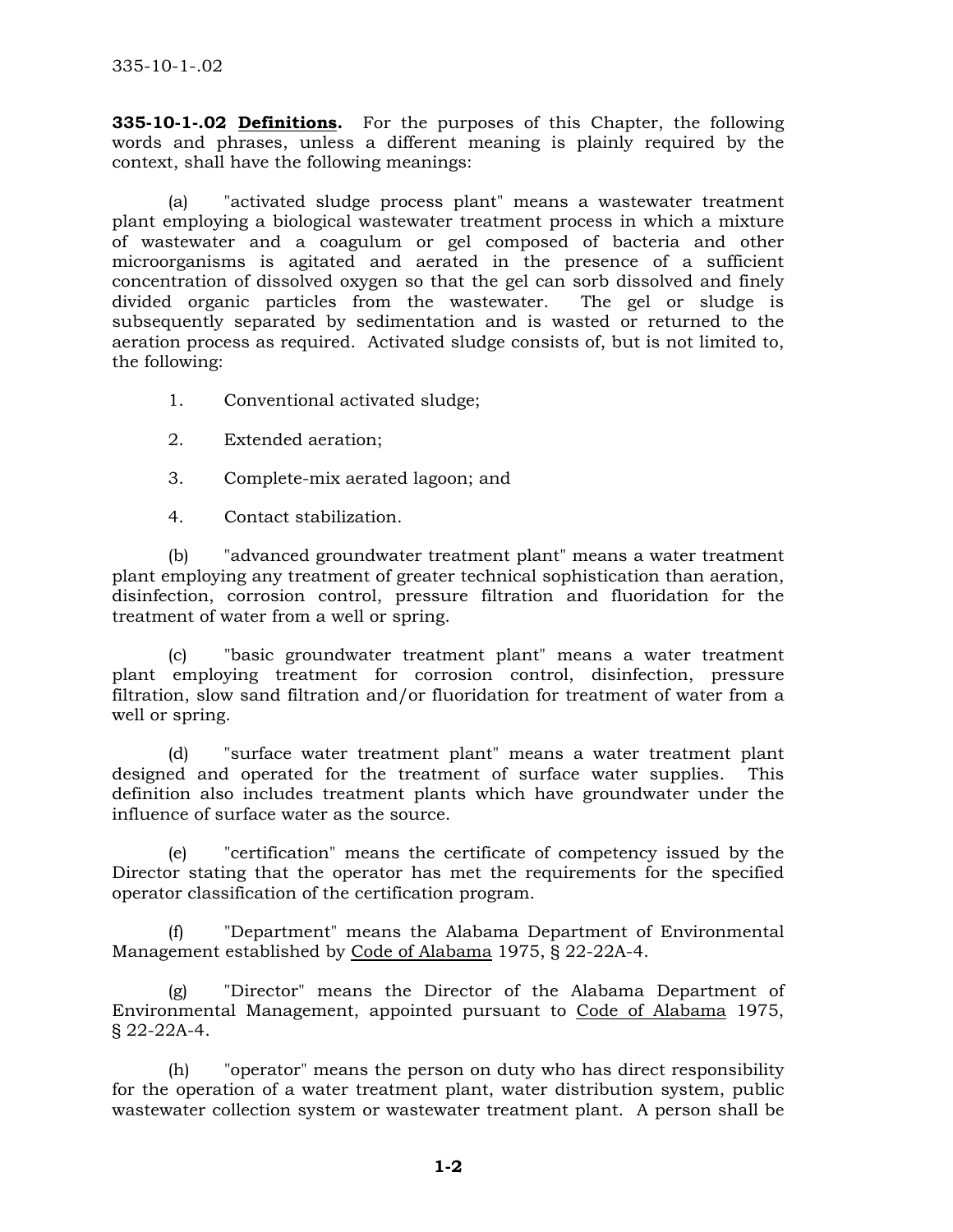deemed to have direct responsibility for the operation of a water treatment plant, water distribution system or wastewater treatment plant if he in fact supervises or directs the operation of a water treatment plant, water distribution system or wastewater treatment plant, or makes process control decisions.

 (i) "operator intern" means a person who has successfully passed the operator examination but has not yet obtained the necessary experience to become certified.

(j) "person" means a natural person.

 (k) "process control decision" means a decision regarding the daily operational activities of a water system or wastewater system that will directly impact the quality and/or quantity of drinking water or treated wastewater.

 (l) "public wastewater collection system" means the system of pipes, structures, and facilities through which wastewater, municipal sewage, or wastes, of a liquid nature is received, collected, stored, transported, or delivered into a wastewater treatment plant.

 (m) "restricted certificate" means an operator certificate issued without examination which is valid only for a particular plant or system and cannot be transferred to another plant.

 (n) "trickling filter and/or biological contactor process plant" means a wastewater treatment plant employing a treatment process whereby the wastewater is passed over a medium upon which grows bacteria and other microorganisms that sorb and oxidize soluble and finely dissolved organic matter. Subsequent sedimentation separates the resulting settleable solids from the process effluent.

 (o) "wastewater treatment lagoon" means a wastewater treatment plant employing an excavation designed and constructed to receive raw or pretreated wastewater in which stabilization is accomplished by several natural and photosynthetic (algal) self-purification phenomena with or without supplemental aeration. Wastewater treatment lagoon consists of, but is not limited to the following:

- 1. Non-aerated;
- 2. Partial mix;
- 3. Hydrograph control release (HCR);
- 4. Aquaculture and constructed wetlands.

 (p) "wastewater treatment plant" means the facility or group of units used for the treatment of wastewater from public wastewater collection systems and for the reduction or handling of solids removed from such wastewater.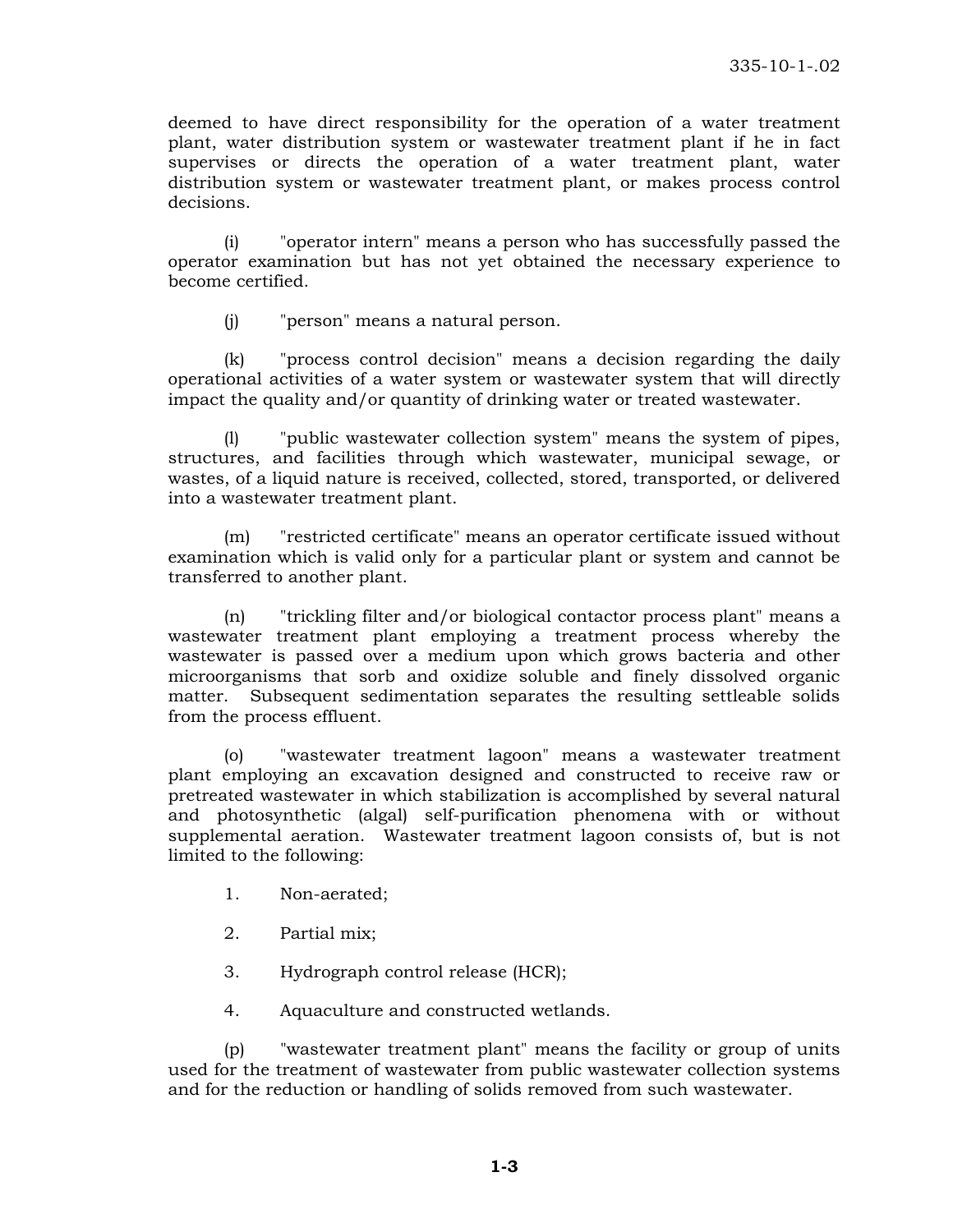(q) "water distribution system" means that portion of the water supply system in which water is conveyed from the water treatment plant or other supply point to the premises of the consumer.

 (r) "water treatment plant" means that portion of the water supply system which in some way alters the physical, chemical or bacteriological quality of the water.

 (s) "water supply system" means the system of pipes, structures and facilities through which a public water supply is obtained, treated and sold or distributed for human consumption for household use and which serves at least 15 service connections used by year-round residents or regularly serves at least 25 year-round residents.

 (t) "working experience" means experience that is gained from actual hands-on operation of a water or wastewater treatment plant, water distribution system or public wastewater collection system. Excluded from this definition is work of a clerical or administrative nature.

**Author:** Joe Alan Power, Aubrey White.

**Statutory Authority:** Code of Alabama 1975, §§ 22-22A-5, 22-22A-6, 22-22A-8, 22-25-11, 22-25-13. **History:** September 18, 1986. **Amended:** May 25, 1994; Effective: July 1, 1994; June 7, 2000;

January 23, 2003, November 25, 2004; April 3, 2007.

## **335-10-1-.03 Classification of Systems.**

 (1) Wastewater treatment plants, water treatment plants, water distribution systems, and public wastewater collection systems are classified by grades in accordance with the following:

| GRADE | <b>DESCRIPTION</b> | <b>SIZE</b> |
|-------|--------------------|-------------|
|       |                    |             |

#### **WASTEWATER TREATMENT PLANTS**

| I        | Wastewater treatment lagoon                                   | ALL                      |
|----------|---------------------------------------------------------------|--------------------------|
| $\rm II$ | Trickling filter and/or biological contactor<br>process plant | 0 to .999 MGD            |
|          | Activated sludge process plant                                | 0 to .999 MGD            |
| H        | Trickling filter and/or biological contactor<br>process plant | $1.000$ to<br>15.000 MGD |
|          | Activated sludge process plant                                | 1.000 to 5.000<br>MGD    |
| IV       | Trickling filter and/or biological contactor<br>process plant | >15.000 MGD              |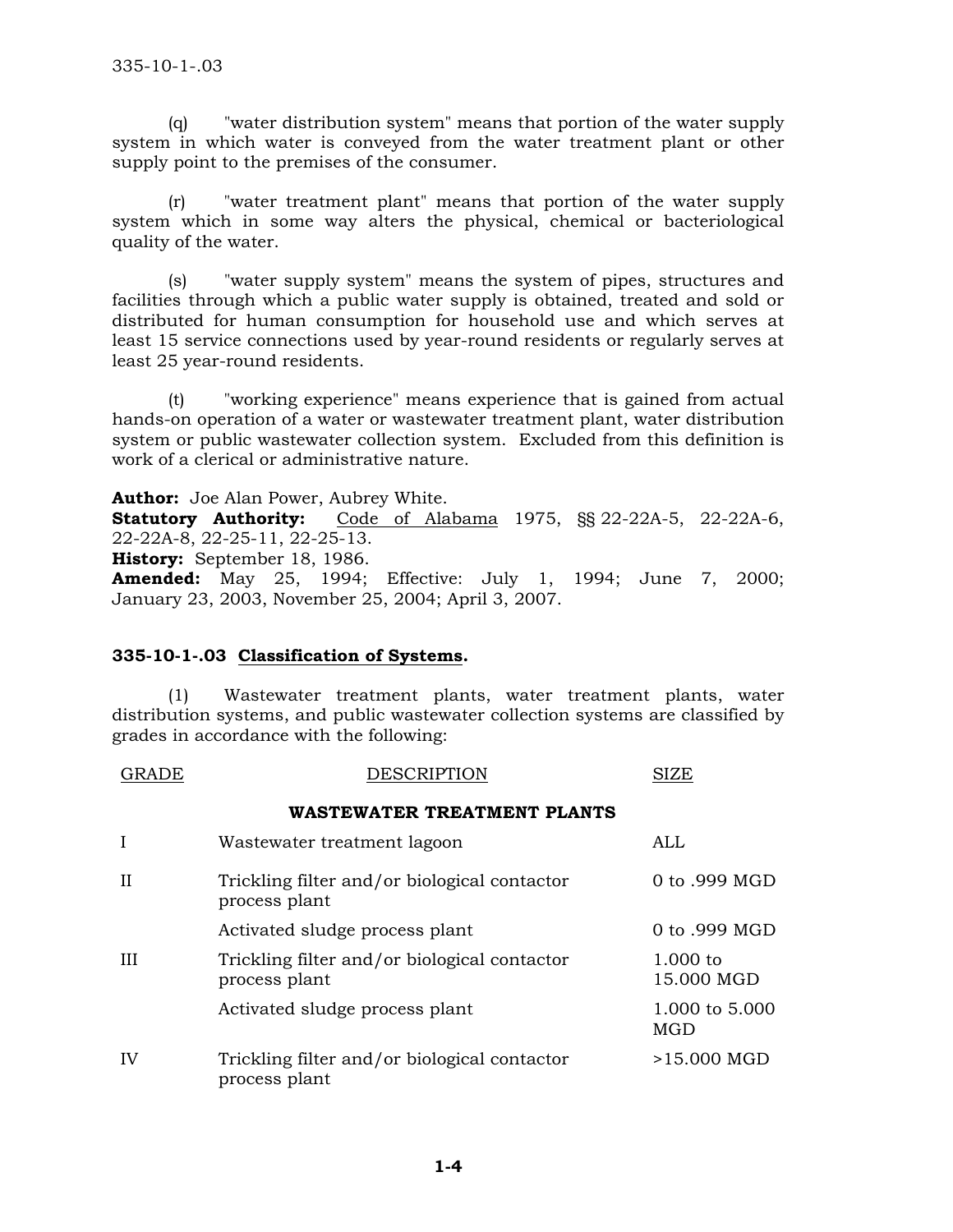| GRADE                             | <b>DESCRIPTION</b>                    | SIZE         |
|-----------------------------------|---------------------------------------|--------------|
|                                   | Activated sludge process plant        | $>5.000$ MGD |
|                                   | PUBLIC WASTEWATER COLLECTION SYSTEMS  |              |
| I(C)                              | Public was tewater collection systems | ALL          |
|                                   | WATER TREATMENT PLANTS                |              |
| H                                 | Basic groundwater treatment plants    | ALL          |
| Ш                                 | Advanced groundwater treatment plants | ALL          |
| IV                                | Surface water treatment plants        | ALL          |
| <b>WATER DISTRIBUTION SYSTEMS</b> |                                       |              |
|                                   |                                       |              |

|  | Water distribution system | ALL |
|--|---------------------------|-----|
|--|---------------------------|-----|

 (2) Any water or wastewater treatment plant having a combination of treatment processes which are in different grades shall be classified according to the process associated with the higher grade.

 (3) The Director may change the classification of a particular water distribution system, water treatment plant or wastewater treatment plant when there are unusual factors affecting the quality of the source, the complexity of treatment or distribution, potential health hazards, or compliance history. Upon changing the classification, the Director shall notify the owner of the affected water distribution system, water treatment plant or wastewater treatment plant of the change in classification and shall give the owner a reasonable time to comply with the requirements this Chapter.

**Author:** Joe Alan Power, Aubrey White.

**Statutory Authority:** Code of Alabama 1975, §§ 22-22A-5, 22-22A-6, 22-22A-8, 22-25-11, 22-25-13.

**History:** September 18, 1986.

**Amended:** May 25 1994; effective: July 1, 1994; January 23, 2003, November 25, 2004.

## **335-10-1-.04 Staffing Requirements.**

 (1) All water treatment plants, wastewater treatment plants, water distribution systems, and public wastewater collection systems are required to be operated by an operator certified in accordance with the provisions of this Chapter as competent to operate the classification of plants or systems to which the plant or system is classified.

 (2) All Grade IV surface water treatment plants must have a certified operator of the same grade present at the plant during all hours of operation. A permanent record of daily operator staffing shall be maintained at all Grade IV facilities. This record must contain the operator's name, time of arrival and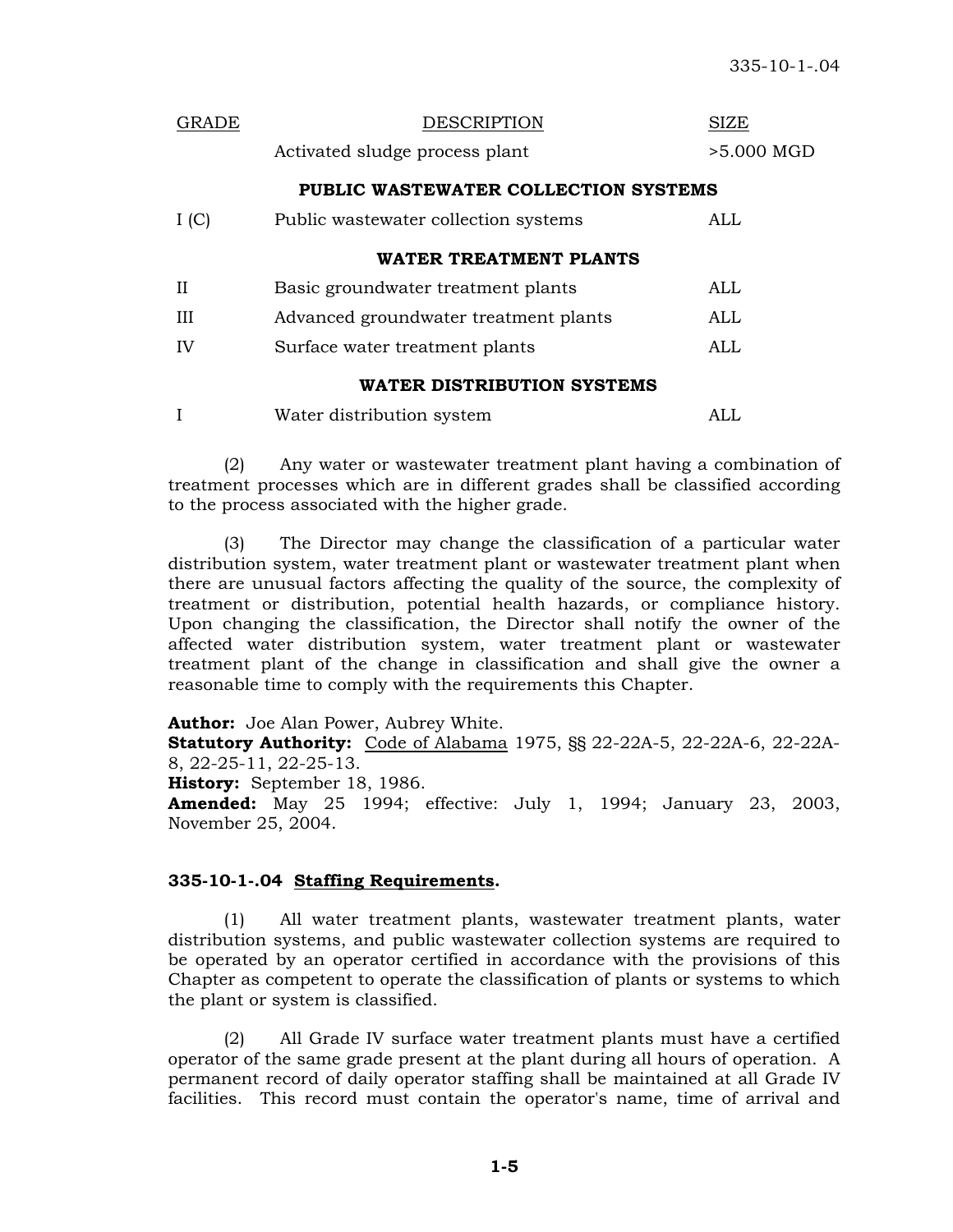departure, and the operator's signature. Effective April 1, 2008, any Grade IV facility with a filtration rate in excess of two gallons per minute per square foot of filter area must have an unrestricted Grade IV operator present at the plant during all hours of operation.

(3) All Grade III advanced groundwater plants must have a certified operator of the same grade or higher present as directed by the Department. A permanent record of daily operator staffing shall be maintained at all Grade III and facilities. This record must contain the operator's name, time of arrival and departure, and the operator's signature.

 (4) All Grade III wastewater treatment plants must have a certified operator of the same grade or higher present at the plant for a minimum of one 8-hour work shift during the daytime hours of plant operation, five days a week. For all other days of plant operation, at a minimum, a certified operator Grade II or higher must operate the facility one 8-hour work shift during the daytime hours. A permanent record of daily operator staffing shall be maintained at all Grade III facilities. This record must contain the operator's name, time of arrival and departure, and the operator's signature. Upon demonstration and approval of a facility's ability to be remotely monitored, the Department may waive all or part of the staffing requirements in excess of the five 8-hour shifts by a Grade III or higher.

 (5) All Grade IV wastewater treatment plants must have a certified operator of the same grade present at the plant for a minimum of one 8-hour work shift during the daytime hours of plant operation. For all other times of operation, as a minimum, a certified operator Grade II or higher may operate the facility if the Grade IV operator is available on call within 30 minutes of the plant site. A permanent record of daily operator staffing shall be maintained at all Grade IV facilities. This record must contain the operator's name, time of arrival and departure, and the operator's signature.

 (6) All Grade I water distribution systems, Grade I wastewater treatment plants, public wastewater or collection systems, and Grade II water or wastewater treatment plants must have a certified operator of the same grade or higher present at the plant or system at all times necessary to ensure its safe, efficient, and proper operation. A permanent record of daily operator staffing shall be maintained at all Grade I & II wastewater treatment plants and at all Grade II water treatment plants or well sites. This record must contain the operator's name, time of arrival and departure, and the operator's signature. All Grade I wastewater treatment plants and Grade II water and wastewater treatment plants must be visited, as a minimum, once every seven days by a certified operator of the same grade or higher unless the facility's operating permit calls for more frequent site visits.

 (7) A certified operator may operate more than one plant or system only if he provides written assurance to the Department, in such form as the Department may provide, that he can ensure the safe, efficient and proper operation of all plants and systems he operates. Operation must be limited to plants or systems classified at or lower than the grade of the operator. All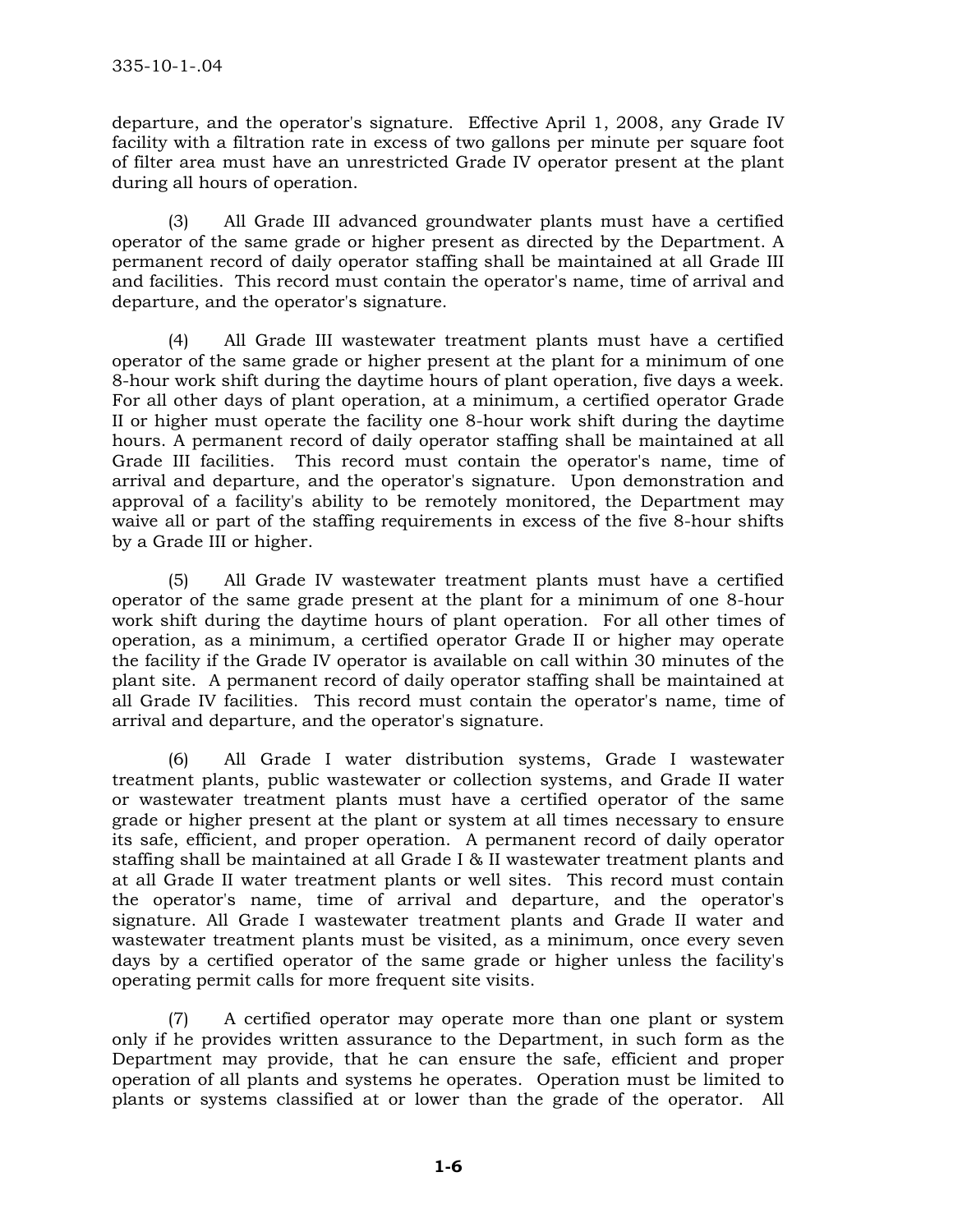staffing requirements applicable to the systems or plants to be operated must be followed.

**Author:** Joe Alan Power, Aubrey White.

**Statutory Authority:** Code of Alabama 1975, §§ 22-22A-5, 22-22A-6, 22-22A-8, 22-25-11, 22-25-13.

**History:** September 18, 1986.

**Amended:** May 25 1994; effective: July 1, 1994; June 7, 2000; January 23, 2003, November 25, 2004; April 3, 2007.

**335-10-1-.05 Reciprocal Certificates.** Certificates may be issued in a comparable classification to a person who holds a current certificate from another state by examination, provided the requirements of that state are comparable to or higher than those of the Department. Reciprocity will only be granted to operators applying from states which reciprocate with the Department. The issuance of a reciprocal certificate is contingent upon submission of an application to the Department, nonrefundable fees required by Rule 335-1-6-.06, a copy of the present certificate and other supporting documentation required by the Department.

**Author:** Joe Alan Power, Aubrey White.

**Statutory Authority:** Code of Alabama 1975, §§ 22-22A-5, 22-22A-6, 22-22A-8, 22-25-11, 22-25-13.

**History:** September 18, 1986.

**Amended:** May 25 1994; effective: July 1, 1994; June 7, 2000; January 23, 2003, November 25, 2004.

**335-10-1-.06 Certification by Examination.** Persons not entitled to certification under Rule 335-10-1-.05 shall be issued a certificate indicating the classification of water treatment plant, wastewater treatment plant, public wastewater collection system, or water distribution system which the person is qualified to operate upon fulfilling the two-step application process as provided by Rules 335-10-1-.07 and 335-10-1-.08.

**Author:** Joe Alan Power, Aubrey White. **Statutory Authority:** Code of Alabama 1975, §§ 22-22A-5, 22-22A-6, 22-22A-8, 22-25-11, 22-25-13. **History:** September 18, 1986. **Amended:** May 25 1994; effective: July 1, 1994; June 7, 2000, November 25, 2004.

**335-10-1-.07 Examinations.** The first step in the certification process is the written examination. A person wishing to apply for examination must submit a complete application to the Department, together with the appropriate fees required by Rule 335-1-1-.06. The applicant must have a high school diploma from a school accredited by a nationally recognized accrediting agency or must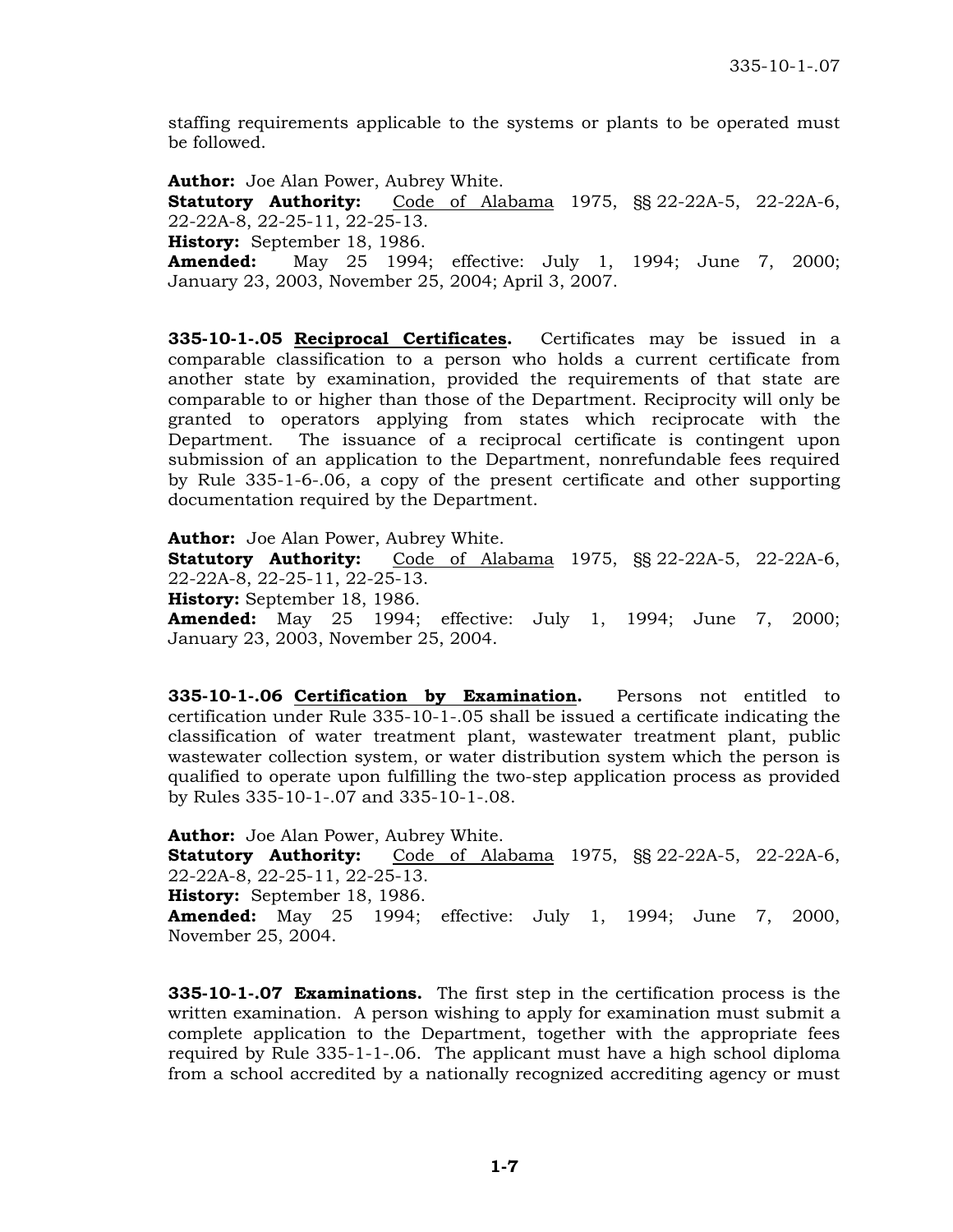have successfully passed the Tests of General Educational Development (GED) developed by the American Council on Education's GED Testing Service.

 (1) Examinations shall reflect the minimum knowledge and skills required to competently operate the various classifications of water treatment plants, wastewater treatment plants, water distribution systems, and public wastewater collection systems.

 (2) The Department shall hold at least one examination each year for the purpose of examining candidates for certification, at a time and place designated by the Department. The Department reserves the right to limit the number of examinees for each scheduled exam based on space limitations. The examinees will be scheduled on a first-come first-serve basis.

 (3) The minimum passing grade shall be seventy percent. Each applicant shall be notified in writing of the results of his examination. All examinations shall remain the property of the Department.

 (4) Upon passing the examination, the operator intern must obtain the necessary working experience as detailed in 335-10-1-.08 in order to become certified. If the necessary working experience is not obtained within five years of passing the examination, the operator intern must retest.

 (5) The application and fees for examination must be received by the Department no later than 30 days prior to the scheduled examination.

(6) The Director may deny an application for cause, including violations of this Chapter.

**Author:** Aubrey White. **Statutory Authority:** Code of Alabama 1975, §§ 22-22A-5, 22-22A-6, 22-22A-8, 22-25-11, 22-25-13. **History:** November 25, 2004; April 3, 2007.

**335-10-1-.08 Qualification for Certification.** An operator intern wishing to apply for certification must submit a complete application to the Department, together with the appropriate fees required by Rule 335-1-1-.06. The applicant must obtain the following working experience prior to submittal of the application:

 (a) For a Grade I water distribution system, at least twelve months working experience in a Grade I or higher water system. Credit for a maximum of six months of working experience may be allowed by the Department for the completion of, or attendance at, Department approved training programs, classes or seminars;

 (b) For a Grade I wastewater treatment plant or Grade I (C) public wastewater collection system, at least twelve months working experience in a Grade I or higher wastewater treatment plant or Grade I (C) public wastewater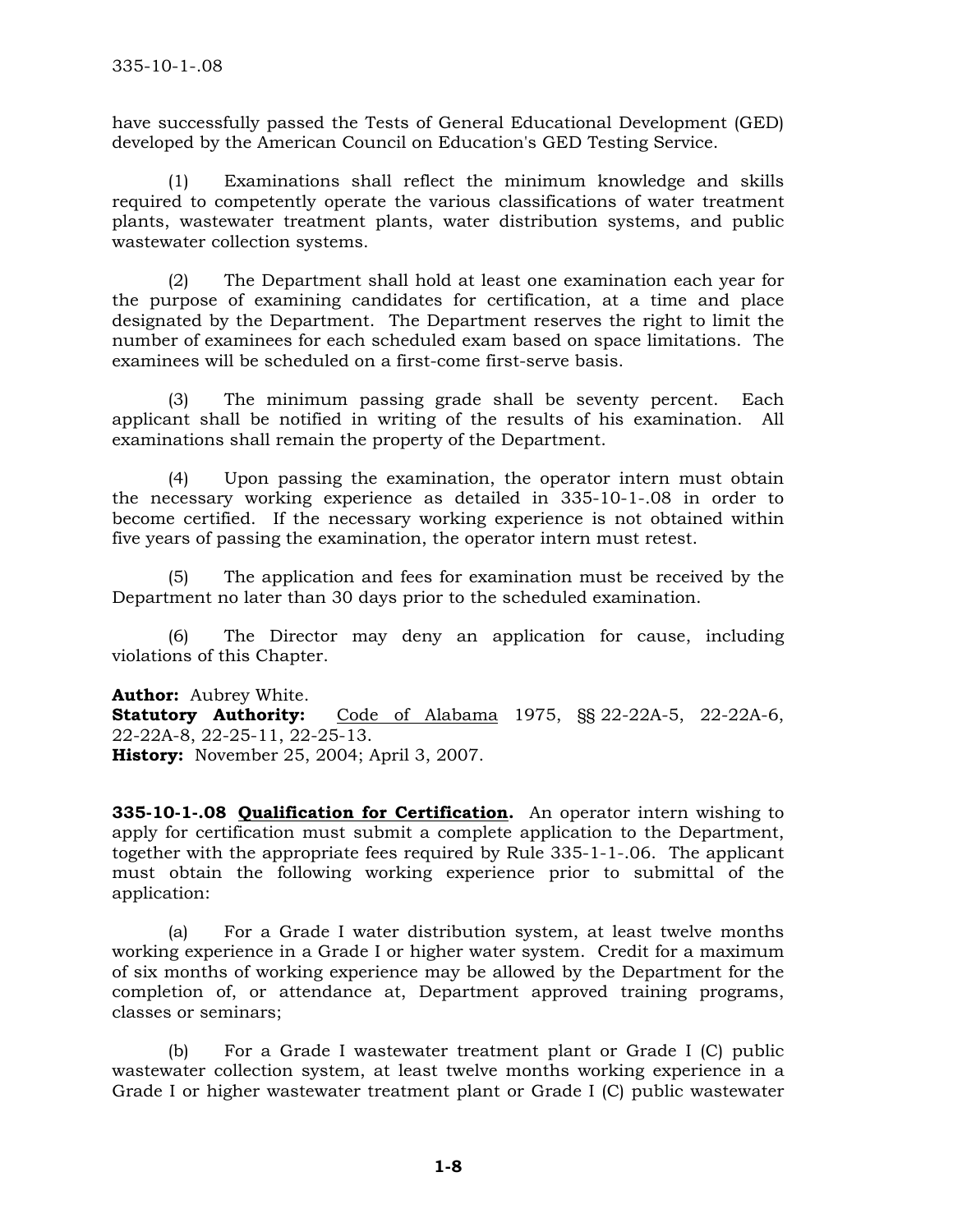collection system. Credit for a maximum of six months of working experience may be allowed by the Department for the completion of, or attendance at, Department approved training programs, classes, or seminars;

 (c) For a Grade II water treatment plant, at least eighteen months working experience in a Grade II or higher water treatment plant, or twenty-four months of combined experience in a Grade I water distribution system or a Grade II, III, or IV water treatment plant. Credit for a maximum of nine months of working experience may be allowed by the Department for the completion of, or attendance at, Department approved training programs, classes or seminars.

 (d) For a Grade II wastewater treatment plant, at least eighteen months working experience in a Grade II or higher wastewater treatment plant or twenty-four months of combined experience in a Grade I, II, III, or IV wastewater treatment plant. Credit for a maximum of nine months of working experience may be allowed by the Department for the completion of, or attendance at, Department approved training programs, classes, or seminars.

 (e) For a Grade III advanced groundwater treatment plant, at least twenty-four months treatment experience in a Grade III advanced groundwater treatment plant or thirty-six months of combined working experience in a Grade II, III or IV water treatment plant. Credit for a maximum of twelve months of working experience may be allowed by the Department for the completion of, or attendance at, Department approved training programs, classes or seminars.

For a Grade III wastewater treatment plant, at least twenty-four months working experience in a Grade III or higher wastewater treatment plant or thirty-six months of combined working experience in a Grade II, III or IV wastewater treatment plant. Credit for a maximum of twelve months of treatment experience may be allowed by the Department for the completion of, or attendance at, Department approved training programs, classes or seminars.

 (g) For a Grade IV water treatment plant, at least twenty-four months treatment experience in a Grade IV water treatment plant. Credit for a maximum of twelve months of working experience may be allowed by the Department for the completion of, or attendance at, Department approved training programs, classes or seminars.

 (h) For a Grade IV wastewater treatment plant, at least twenty-four months working experience in a Grade IV wastewater treatment plant or thirtysix months of combined working experience in a Grade III or IV wastewater treatment plant. Credit for a maximum of twelve months of treatment experience may be allowed by the Department for the completion of, or attendance at, Department approved training programs, classes or seminars.

 (i) For the purposes of calculating working experience, 1900 hours of applicable experience equals twelve months.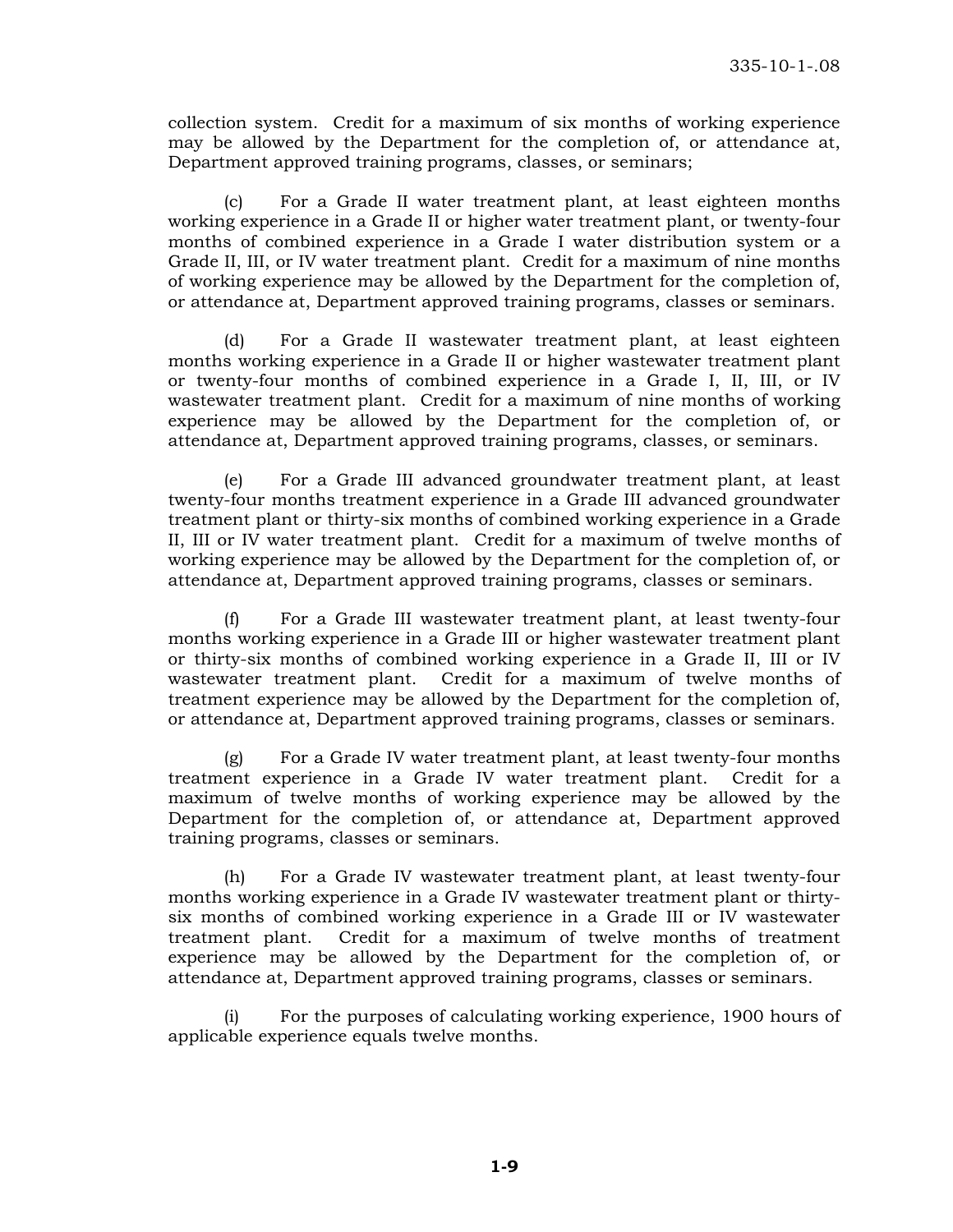(j) Substitution for required experience with approved training programs, classes or seminars is as follows (limited by requirements of each grade level in this chapter):

| 15 Hours------------  | 3 months experience  |
|-----------------------|----------------------|
| 30 Hours ------------ | 6 months experience  |
| 45 Hours------------  | 9 months experience  |
| 60 Hours------------  | 12 months experience |

 (k) All working experience claimed in the application must be verified in writing by the operator intern's direct supervisor or another certified operator familiar with the operator intern's experience.

(l) The Director may deny an application for cause, including violations of this Chapter.

**Author:** Joe Alan Power, Aubrey White. **Statutory Authority:** Code of Alabama 1975, §§ 22-22A-5, 22-22A-6, 22-22A-8, 22-25-11, 22-25-13. **History:** September 18, 1986. **Amended:** May 25 1994; effective: July 1, 1994; June 7, 2000; January 23, 2003, November 25, 2004.

### **335-10-1-.09 Re-examination.**

 (1) A person who fails to pass one examination for a particular classification of water treatment plant, water distribution system, wastewater treatment plant, or public wastewater collection system may take another regularly scheduled examination for the same classification of plant or system provided a new application is submitted together with fees in accordance with Rule 335-10-1-.07.

 (2) A person who fails to pass two examinations for a particular classification of water treatment plant, water distribution system, wastewater treatment plant, or public wastewater collection system may take another regularly scheduled examination for the same classification of plant or system provided a new application is submitted together with fees in accordance with Rule 335-10-1-.07 and provided that he submits adequate proof that he has successfully completed 8 hours of additional training programs as approved by the Department.

**Author:** Joe Alan Power, Aubrey White. **Statutory Authority:** Code of Alabama 1975, §§ 22-22A-5, 22-22A-6, 22-22A-8, 22-25-11, 22-25-13. **History:** September 18, 1986. **Amended:** May 25 1994; effective: July 1, 1994; June 7, 2000, November 25, 2004.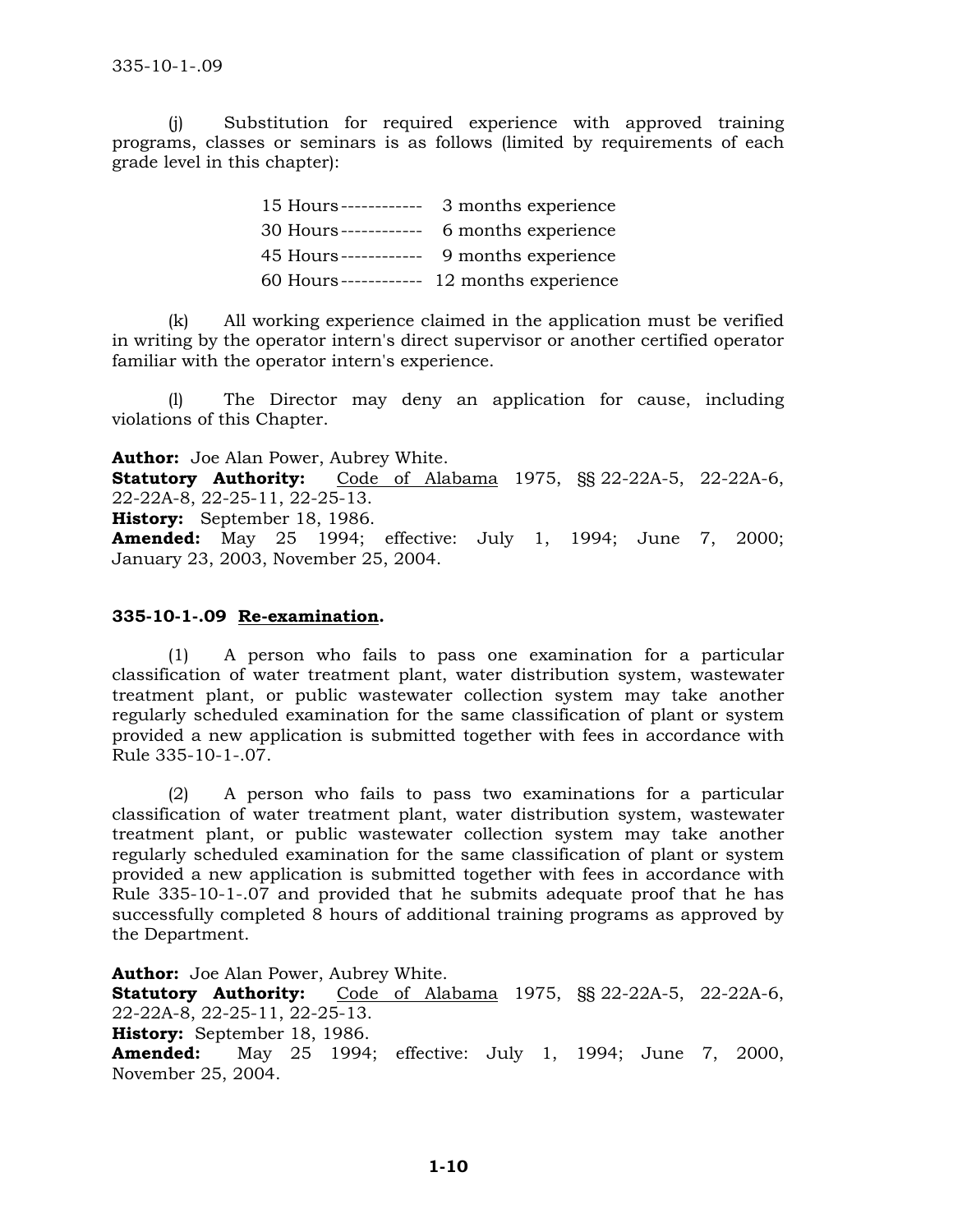#### **335-10-1-.10 Continuing Education.**

 (1) All certified operators must demonstrate continuing education activities and file these activities along with the renewal application and nonrefundable fee for certification renewal. Training activities must be attended within the three year period prior to the expiration date except for carry over credit.

 (2) Operators with one water certificate must demonstrate 24 continuing education hours (CEH) of actual training in the water field. Wastewater operators with one certificate must demonstrate 24 CEH training in the wastewater field. Training activities can only be counted once. Operators with more than one certificate must obtain 15 CEH of training in the proper field for each certificate for the renewal period. An operator can only hold one water and one wastewater certificate.

 (3) A maximum of 10 CEH of training per certificate may be carried over into the next three year renewal period.

 (4) Continuing education training may be obtained by the following means:

 (a) Association and/or Department sponsored short-courses and seminars;

 (b) Successfully completing or auditing college sponsored courses, and seminars;

(c) Approved correspondence and online courses;

 (d) In-house or regional courses taught by experienced certified operators or qualified instructors;

(e) Teaching or instructing as described in (a) through (d) above.

 (5) The following continuing education course topics will be accepted for credit for wastewater treatment plant operators or public wastewater collection system operators:

 (a) Operation and maintenance of wastewater treatment plants and/or lagoons;

(b) Operation and maintenance of public wastewater collection systems;

- (c) Wastewater treatment plant process control and/or theory;
- (d) Wastewater regulation reviews or updates;
- (e) Instruction on new wastewater treatment plant technologies;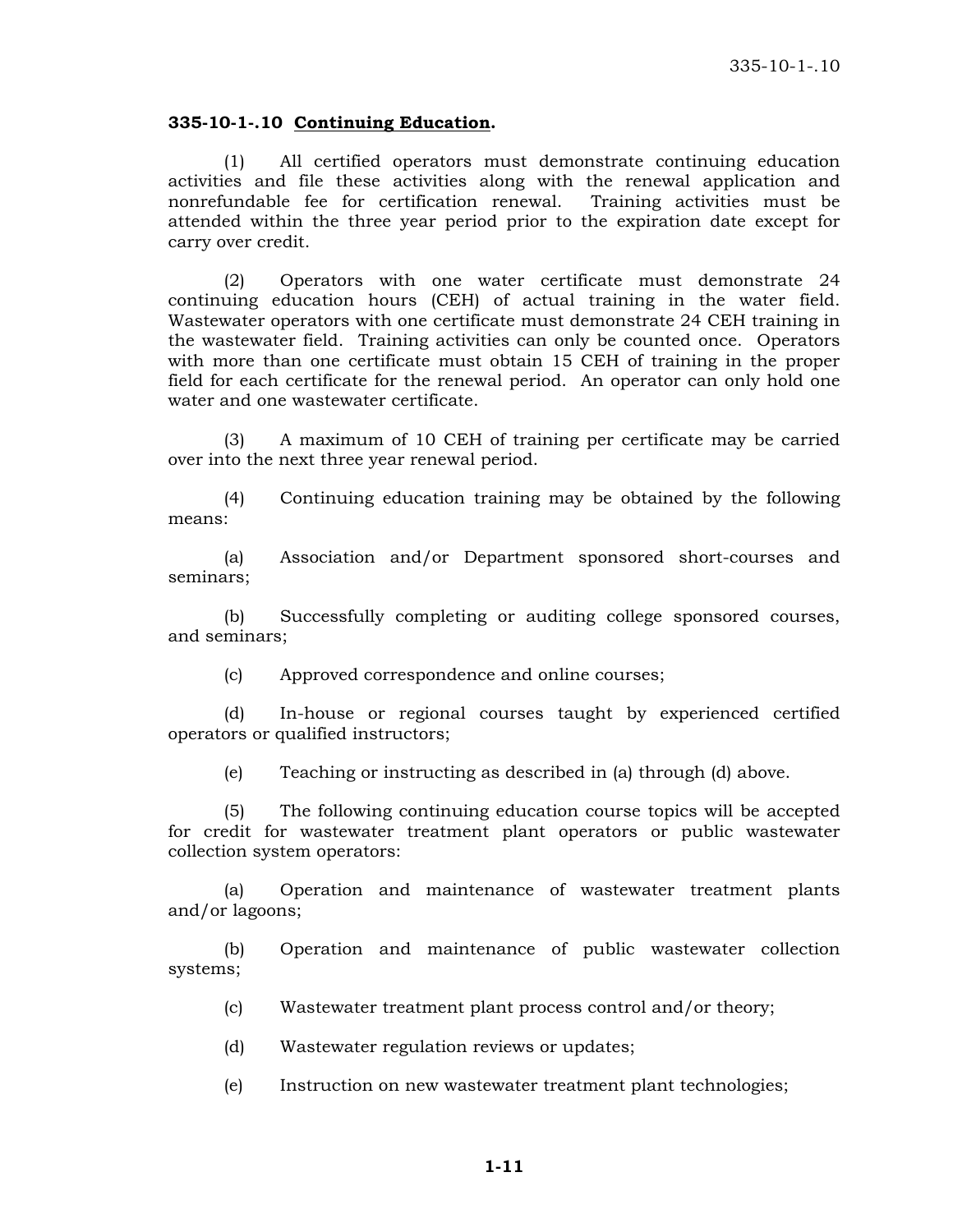(f) Anti-terrorism training that is geared towards wastewater collection and treatment facilities;

(g) Training for specific wastewater collection or treatment equipment provided by factory representatives or design professionals;

(h) Sampling or analysis of wastewater;

(i) Wastewater collection or treatment examination review;

(j) Design calculations for wastewater collection or treatment;

(k) Recordkeeping or reporting for wastewater collection or treatment; or,

(l) Up to eight hours maximum per renewal period of chemical safety training that is directly applicable to public wastewater collection systems or wastewater treatment plant processes.

 (6) The following continuing education course topics will be accepted for credit for water treatment plant operators or water distribution system operators:

(a) Operation and maintenance of water treatment plants or wells;

(b) Operation and maintenance of water distribution systems;

(c) Water treatment plant process control and/or theory;

(d) Drinking water regulation reviews or updates;

(e) Instruction on new water treatment plant technologies;

(f) Anti-terrorism training that is geared towards water distribution and water treatment facilities;

(g) Training for specific water distribution or water treatment plant equipment provided by factory representatives or design professionals;

(h) Sampling or analysis of drinking water;

(i) Water distribution or treatment examination review;

(j) Design calculations for water distribution or water treatment plants;

(k) Backflow prevention;

(l) Recordkeeping or reporting for water distribution or water treatment plants; or,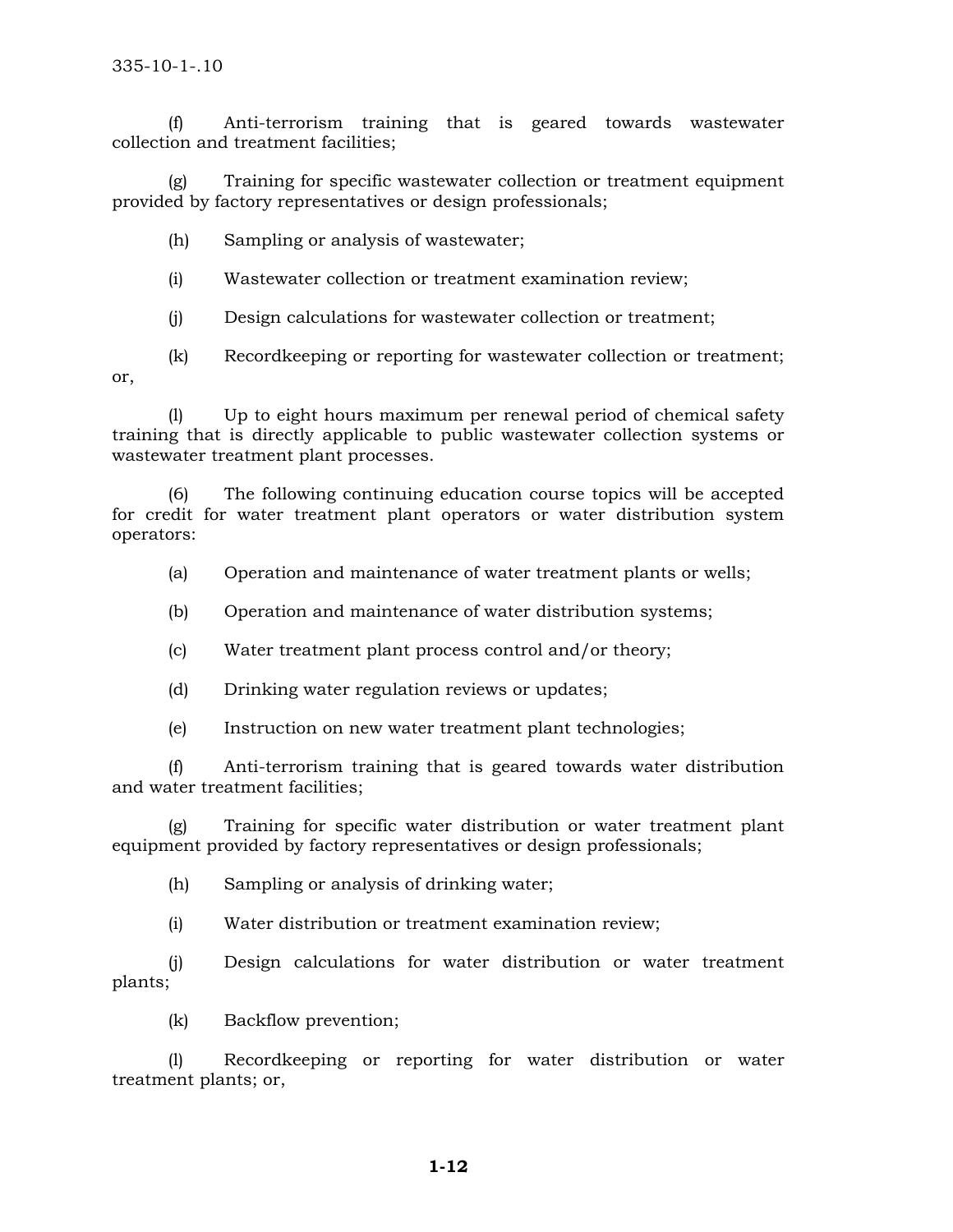(m) Up to eight hours maximum per renewal period of chemical safety training that is directly applicable to water distribution or water treatment plant processes.

(7) The following continuing education course topics will be accepted for credit for public wastewater collection system operators, wastewater treatment plant operators, water treatment plant operators or water distribution system operators:

(a) Up to four hours maximum per renewal period of cardiopulmonary resuscitation (CPR) training;

(b) Up to eight hours maximum per renewal period of trenching and shoring training;

(c) Up to four hours maximum per renewal period of confined space entry training;

(d) Up to eight hours maximum per renewal period of laboratory safety training;

(e) Up to four hours maximum per renewal period of legal liability training specifically geared toward water or wastewater operators;

(f) Up to four hours maximum per renewal period of stormwater pollution prevention training;

(g) Up to four hours maximum per renewal period of temporary traffic control training;

(h) Up to eight hours maximum per renewal period of university-sponsored defensive driving instruction. This training must incorporate classroom, simulation, and hands-on in-vehicle driving instruction that is specifically developed for utility employees;

(i) Up to four hours maximum per renewal period of system management or finance courses that are specifically geared toward water or wastewater operators;

(j) Up to eight hours maximum per renewal period of computer training that is directly applicable to water or wastewater operation; or,

(k) Up to four hours maximum per renewal period of first aid and personal health protection training.

(8) The following courses will not be accepted for continuing education credit:

- (a) Regularly-scheduled safety meetings;
- (b) General management, business, or personnel law courses;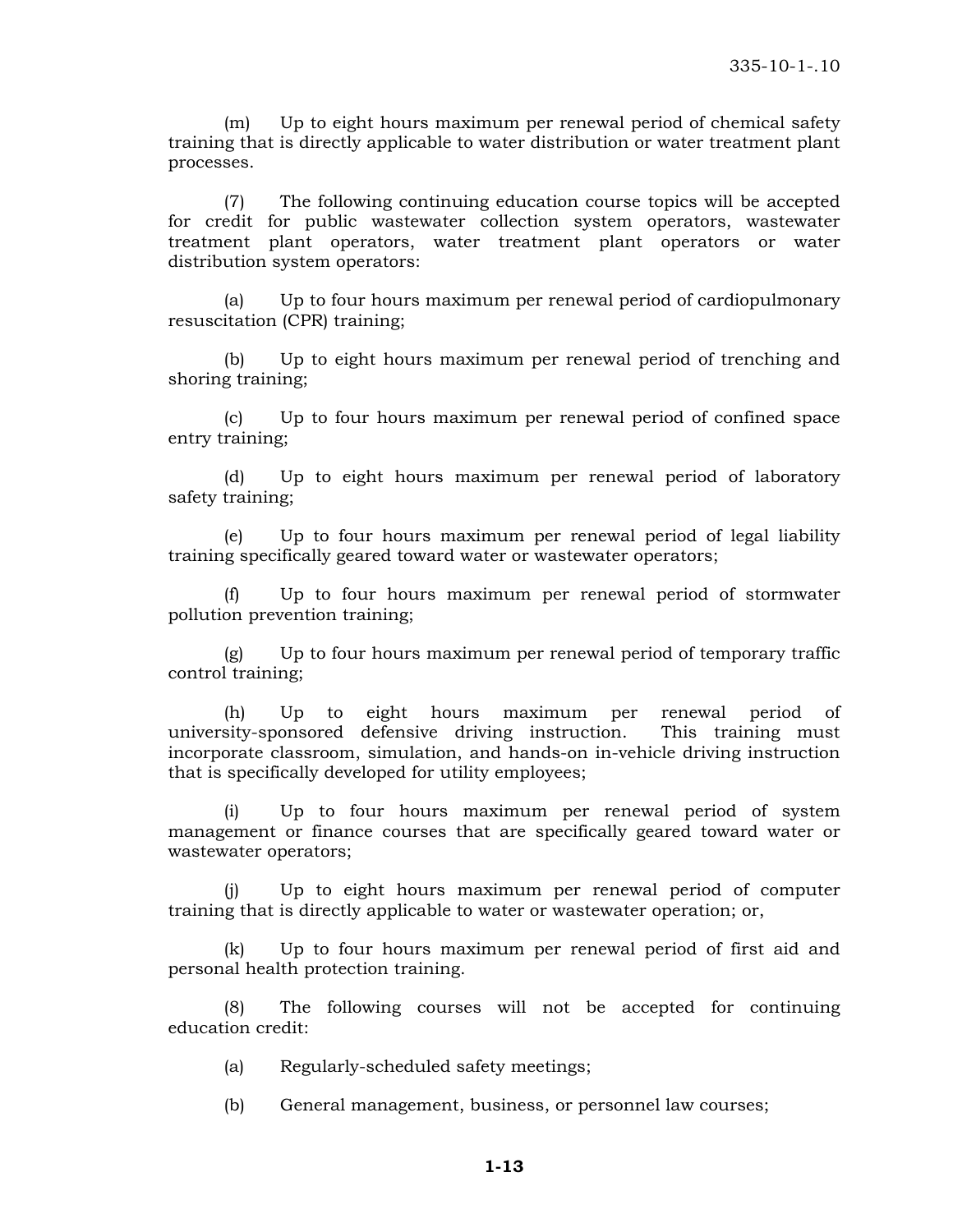(c) Repetitive teaching of the same course without significantly updating course material;

(d) Committee meetings or other meetings that are not educational in nature; or,

(e) Courses that are not directly relevant to the class of certificate to be renewed.

(9) All correspondence, in-house, video, audio, or on-line courses must require the participant to show evidence of achievement and completion and/or a final graded test.

(10) Upon request by the Department, providers of correspondence, in-house, video, audio, or on-line training may be required to submit course information for approval prior to offering the course.

 (11) Documentation of class attendance must be obtained from the instructor or sponsoring organization and retained by the operator for at least three years after expiration of the certificate to be renewed. These records must be furnished, if requested, to the Department for audit verification purposes. If the Department disallows claimed continuing education credit, the applicant shall have until 180 days after expiration of the certificate to substantiate the original claim or earn other credit to meet the minimum requirement.

(12) The conversion to CEH units from other units is as follows:

1 College semester hour of credit -------- 45 CEH 1 College quarter hour of credit ---------- 30 CEH 1 College Audit hour------------------------ 1/3 of above 1 Continuing Education Unit (CEU) ----- 10 CEH

1 Hour teaching or instructing ----------- 2 CEH

1 Hour of acceptable training ------------- 1 CEH

**Author:** Joe Alan Power, Aubrey White. **Statutory Authority:** Code of Alabama 1975, §§ 22-22A-5, 22-22A-6, 22-22A-8, 22-25-11, 22-25-13. **History:** September 18, 1986. **Amended:** May 25 1994; effective: July 1, 1994; June 7, 2000; January 23, 2003, November 25, 2004; April 3, 2007.

## **335-10-1-.11 Certificate Expiration and Renewal.**

 (1) Certificates issued under Rule 335-10-1-.05, or 335-10-1-.06 shall remain in effect three years unless revoked or suspended by the Director as provided in Rule 335-10-1-.12.

**1-14**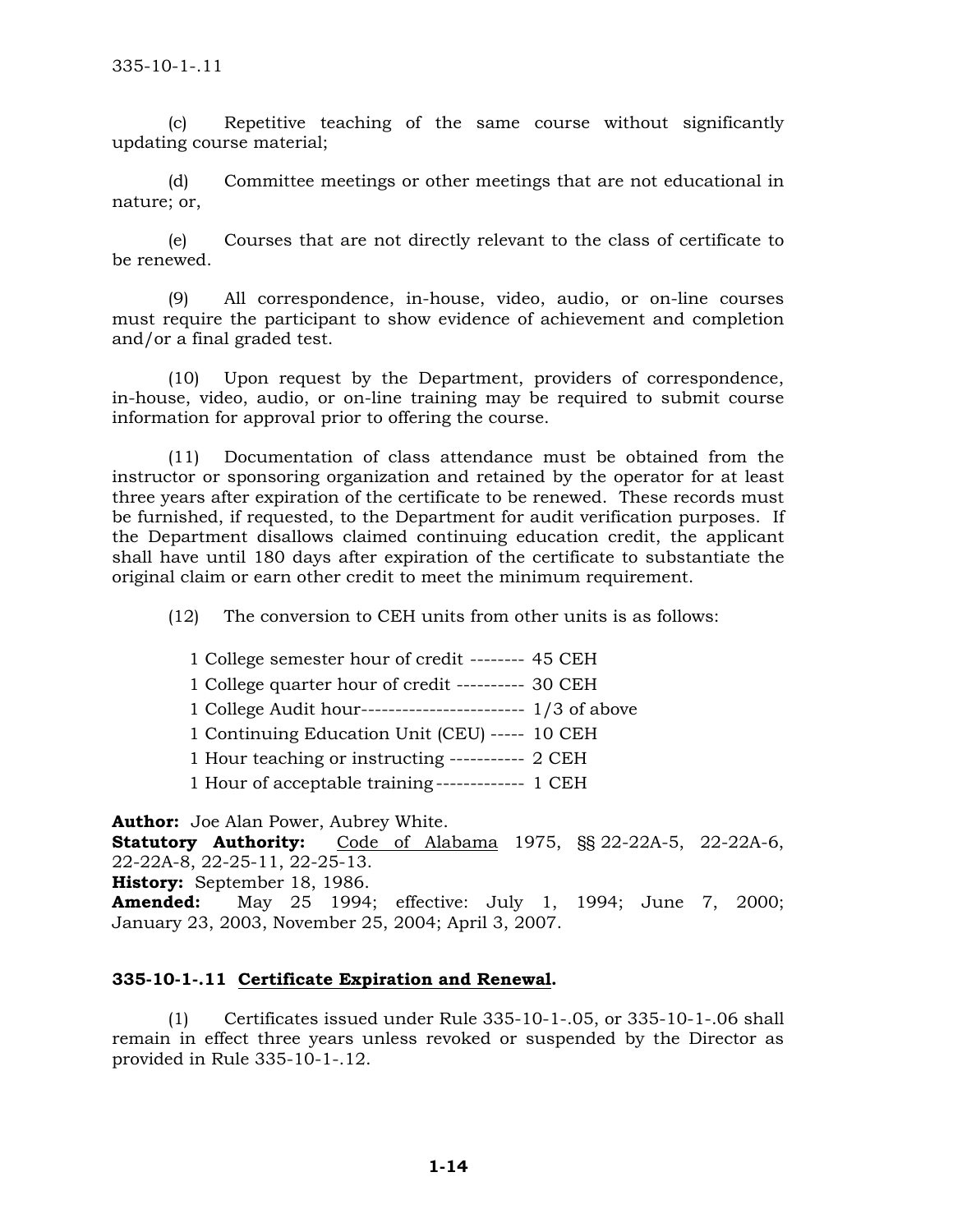(2) A complete application for certificate renewal must be received by the Department at least thirty days prior to the expiration date of the certificate sought to be renewed. Failure to submit an application for certificate renewal as provided in this paragraph may result in a lapse of an operator's certification and may make it unlawful for such operator to continue to operate a water treatment plant, water distribution system, wastewater treatment plant, or public wastewater collection system until a renewal certificate is issued.

 (3) Operators who fail to submit a renewal application 30 calendar days prior to certificate expiration date must file a late application and pay a late fee in addition to the certification fee. All late applications must be received by the Department within 180 calendar days of the certificate expiration date. If renewed late, the new certificate will become effective on the date processed by the Department, with an expiration date of three years after the expiration date of the previous certificate. During the period of time between the expiration of the previous certificate, and the effective date of the new certificate, the operator may not practice as a certified operator.

 (4) An application for certificate renewal shall be on a form prescribed by the Department. An application shall not be complete without payment of fees required by Rule 335-1-6-.06.

 (5) The Director may deny an application for cause, including violations of this Chapter.

**Author:** Joe Alan Power, Aubrey White. **Statutory Authority:** Code of Alabama 1975, §§ 22-22A-5, 22-22A-6,

22-22A-8, 22-25-11, 22-25-13.

**History:** September 18, 1986.

**Amended:** May 25 1994; effective: July 1, 1994; June 7, 2000; January 23, 2003, November 25, 2004; April 3, 2007.

**335-10-1-.12 Revocation of Certificate.** Following a hearing before the Director or his designated representative, the Director may revoke or suspend a certificate if it is found that the operator:

 (a) Has practiced fraud or deception in obtaining the certificate or in the performance of his duties as an operator;

 (b) Has not used reasonable care, judgment, or the application of his knowledge or ability in the performance of his duties;

(c) Is incompetent or unable to perform his duties as an operator;

(d) Has knowingly submitted incorrect or falsified operational data;

 (e) Has consistently failed to submit operational data as required by the department; or

(f) Has violated the requirements of this Chapter.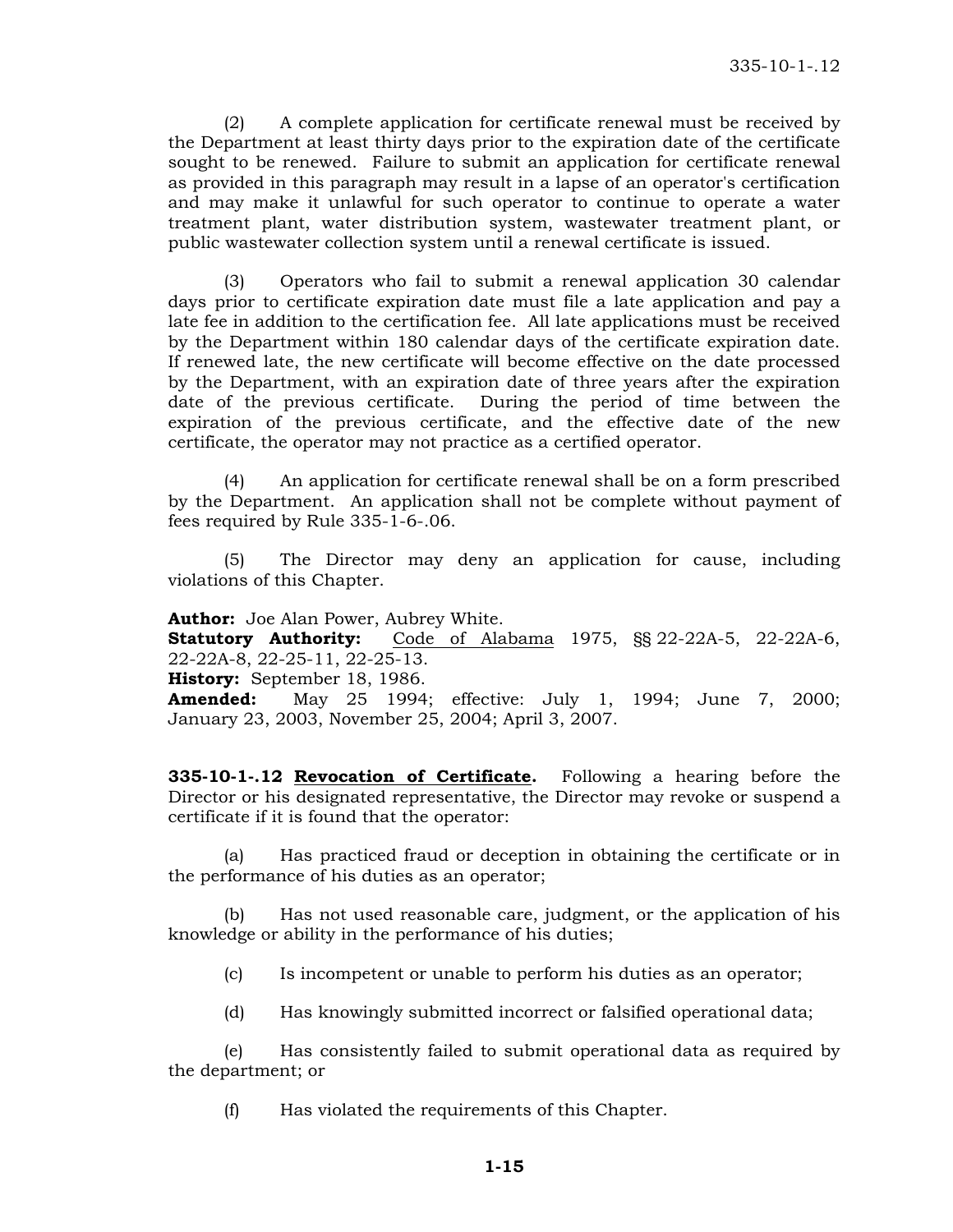**Author:** Joe Alan Power, Aubrey White. **Statutory Authority:** Code of Alabama 1975, §§ 22-22A-5, 22-22A-6, 22-22A-8, 22-25-11, 22-25-13. **History:** September 18, 1986. **Amended:** May 25 1994; effective: July 1, 1994; June 7, 2000; January 23, 2003, November 25, 2004.

**335-10-1-.13 Violations.** The Department may initiate proceedings to enforce the requirements of Code of Alabama 1975, §§ 22-25-1 to 22-25-15, any rule in this chapter or any condition of any certification or provision of any order. Such proceedings may include:

(a) The issuance of a notice of violation;

(b) The issuance of an administrative order directing compliance;

 (c) The issuance of an administrative order assessing a civil penalty of not less than \$100.00 for each violation and each day of continued violation and not more than \$25,000.00 for each violation and each day of continued violation.

 (d) The commencement of a civil action to enjoin any threatened or continuing violation;

 (e) The commencement of a civil action to assess a civil penalty of not less than \$100.00 for each violation and each day of continued violation and not more than \$25,000.00 for each violation and each day of continued violation.

 (f) The commencement of a criminal action after written notice of the violation.

**Author:** Joe Alan Power, Aubrey White. **Statutory Authority:** Code of Alabama 1975, §§ 22-22A-5, 22-22A-6, 22-22A-8, 22-25-11, 22-25-13.

**History:** September 18, 1986.

**Amended:** May 25 1994; effective: July 1, 1994; June 7, 2000; November 25, 2004.

**335-10-1-.14 Certification Required for Operation.** Wastewater treatment plants, water treatment plants, water distribution systems, and public wastewater collection systems classified in 335-10-1-.03 must be operated by an operator holding a valid certificate of the same grade or higher. Any person without a valid certificate can only work under the direct supervision of a properly certified operator, and may not work a shift as specified in 335-10-1-.04 unless a properly certified operator is present to supervise the work at all times.